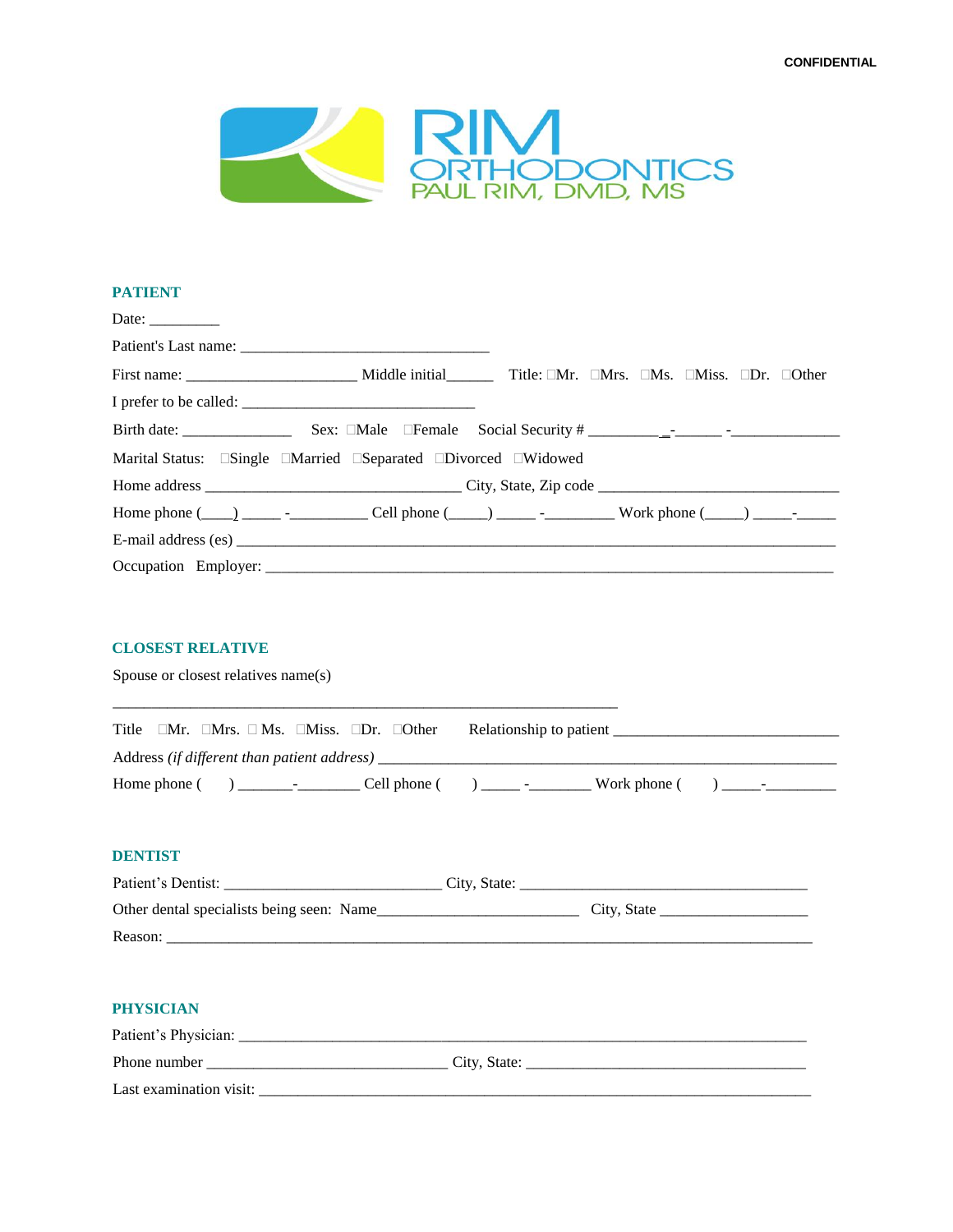## **FINANCIAL RESPONSIBILITY**

Who is financially responsible for this account (if different from above)?

| Home phone $(\_\_\_\_\_\_$ - $\_\_\_$ - $\_\_$ Cell phone $(\_\_\_\_\_\_\_$ - $\_\_$ - $\_\_$ - $\_\_$ - $\_\_$ - |  |
|-------------------------------------------------------------------------------------------------------------------|--|
|                                                                                                                   |  |
|                                                                                                                   |  |
| <b>DENTAL INSURANCE</b>                                                                                           |  |
|                                                                                                                   |  |
|                                                                                                                   |  |
|                                                                                                                   |  |
|                                                                                                                   |  |
|                                                                                                                   |  |
|                                                                                                                   |  |
|                                                                                                                   |  |
|                                                                                                                   |  |
|                                                                                                                   |  |
|                                                                                                                   |  |

**Your answers are for office records only, and are confidential. A thorough medial history is essential to a complete orthodontic evaluation.** *For the following questions mark yes, no, or don't know/understand (dk/u).*

# **MEDICAL HISTORY**

#### **Now or in the past, have you had (please circle):**

| $\Box$ yes $\Box$ no       | Birth defects or hereditary problems?          | $\square$ yes $\square$ no | Vision, hearing, or speech problems?                  |
|----------------------------|------------------------------------------------|----------------------------|-------------------------------------------------------|
| $\Box$ yes $\Box$ no       | Bone fractures, or major injuries?             | $\Box$ yes $\Box$ no       | History of eating disorder (anorexia, bulimia)?       |
| $\Box$ yes $\Box$ no       | Any injuries to face, head, neck?              | $\Box$ yes $\Box$ no       | High or low blood pressure?                           |
| $\Box$ yes $\Box$ no       | Arthritis or joint problems?                   | $\Box$ yes $\Box$ no       | Excessive bleeding or bruising, anemia?               |
| $\Box$ yes $\Box$ no       | Endocrine or thyroid problems?                 | $\Box$ yes $\Box$ no       | Chest pain, short of breath, fatigue, swollen ankles? |
| $\Box$ yes $\Box$ no       | Diabetes or low sugar?                         | $\Box$ yes $\Box$ no       | Heart defects, heart murmur, rheumatic heart disease? |
| $\square$ yes $\square$ no | Kidney problems?                               | $\Box$ yes $\Box$ no       | Angina, arteriosclerosis, stroke or heart attack?     |
| $\Box$ yes $\Box$ no       | Stomach ulcer, hyperacidity, acid reflux?      | $\Box$ yes $\Box$ no       | Cancer, tumor, radiation or Chemotherapy?             |
| $\Box$ yes $\Box$ no       | Immune system problems?                        | $\Box$ yes $\Box$ no       | Skin disorder (other than acne)?                      |
| $\Box$ yes $\Box$ no       | History of osteoporosis?                       | $\Box$ yes $\Box$ no       | Do you eat a well-balanced diet?                      |
| $\Box$ yes $\Box$ no       | Gonorrhea, syphilis, herpes, or STDs?          | $\Box$ yes $\Box$ no       | Frequent headaches or migraines?                      |
| $\Box$ yes $\Box$ no       | AIDS or HIV positive?                          | $\Box$ yes $\Box$ no       | Frequent ear infections, colds, throat infections?    |
| $\Box$ yes $\Box$ no       | Polio, mononucleosis, tuberculosis, pneumonia? | $\Box$ yes $\Box$ no       | Asthma, sinus problems, hayfever?                     |
| $\Box$ yes $\Box$ no       | Hepatitis, jaundice or other liver problem?    | $\Box$ yes $\Box$ no       | Tonsil or adenoid condition?                          |
|                            |                                                | $\Box$ yes $\Box$ no       | Do you frequently breathe through your mouth?         |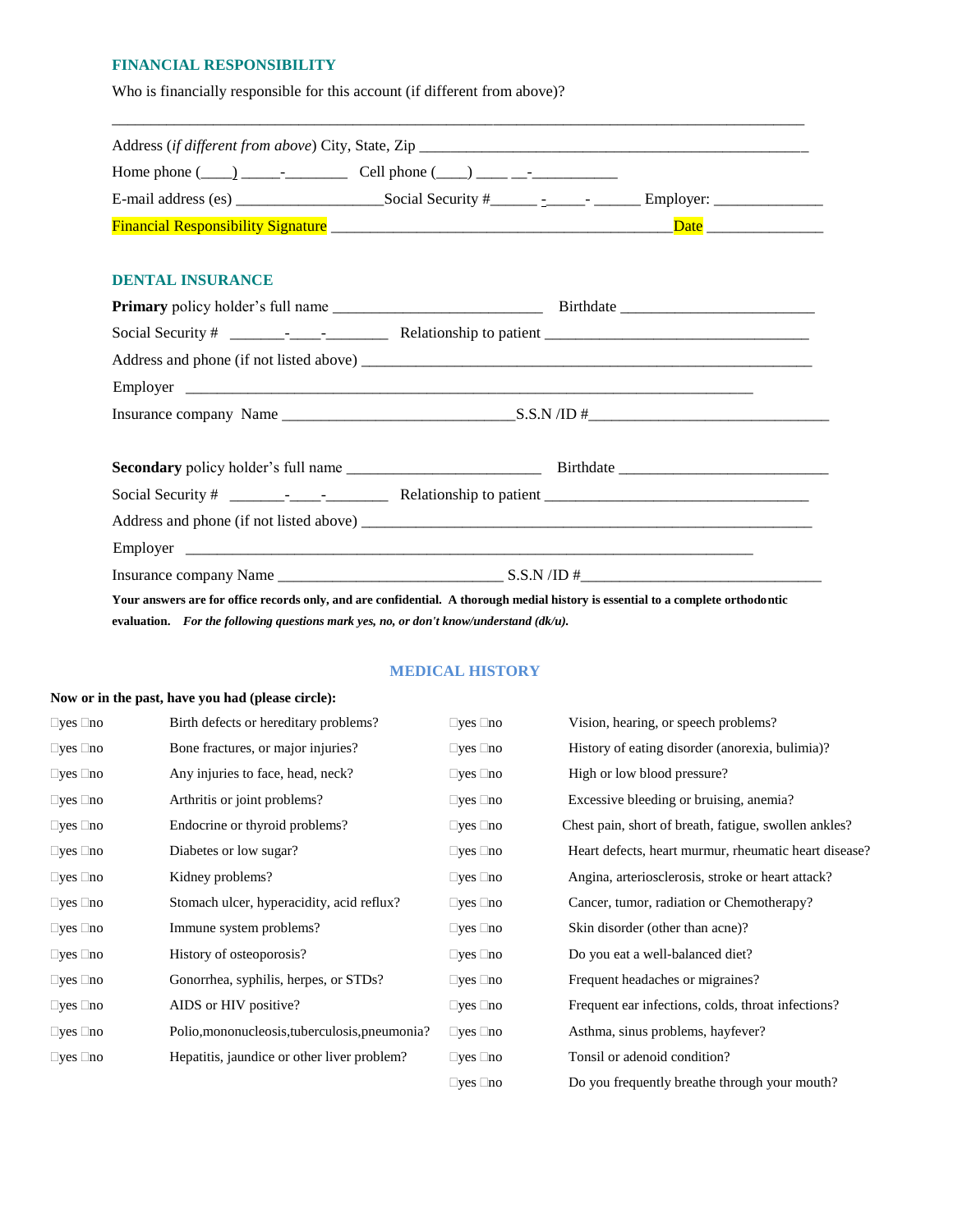#### **DENTAL HISTORY**

#### **Now or in the past, have you had:**

| $\Box$ yes $\Box$ no | Permanent or extra teeth removed?                 | $\square$ yes $\square$ no | Oral habits (sucking finger, chewing pen, etc.)?                          |
|----------------------|---------------------------------------------------|----------------------------|---------------------------------------------------------------------------|
| $\Box$ yes $\Box$ no | Extra or congenitally missing teeth?              | $\square$ yes $\square$ no | Teeth causing irritation to lip, cheek or gums?                           |
| $\Box$ yes $\Box$ no | Chipped or injured primary or permanent<br>teeth? | $\square$ yes $\square$ no | Abnormal swallowing (tongue thrust)?                                      |
|                      |                                                   | $\Box$ yes $\Box$ no       | Tooth grinding or clenching?                                              |
| $\Box$ yes $\Box$ no | Any sensitive or sore teeth?                      | $\square$ yes $\square$ no | Clicking, locking in jaw joints?                                          |
| $\Box$ yes $\Box$ no | Bleeding gums, bad taste or mouth odor?           | $\square$ yes $\square$ no | Soreness in jaw muscles or face muscles?                                  |
| $\Box$ yes $\Box$ no | Jaw fractures, cysts, infections?                 | $\square$ yes $\square$ no | Ringing in ears, difficulty in chewing or opening jaw?                    |
| $\Box$ yes $\Box$ no | Teeth treated with root canals pulpotomies?       | $\Box$ yes $\Box$ no       | Have you ever been treated for "TMJ" or "TMD"?                            |
| $\Box$ yes $\Box$ no | Gum boils, frequent canker sores/coldsores?       | $\Box$ yes $\Box$ no       | Any broken or missing fillings?                                           |
| $\Box$ yes $\Box$ no | History of speech problems/speech therapy?        | $\square$ yes $\square$ no | Any trouble associate with previous dental treatment?                     |
| $\Box$ yes $\Box$ no | Difficulty breathing through nose?                |                            |                                                                           |
| $\Box$ yes $\Box$ no | Food impaction between the teeth?                 | $\square$ yes $\square$ no | Have you been diagnosed with gum disease/pyorrhea?                        |
| $\Box$ yes $\Box$ no | Mouth breathing habit or snoring at night?        | $\square$ yes $\square$ no | Have you ever had an orthodontic consultation or<br>treatment before now? |

### **HAVE YOU HAD ALLERGIES OR REACTIONS TO ANY OF THE FOLLOWING:**

| □ves □no □dk/u                   | Local anesthetics (novocaine, lido, xylocaine) | $\Box$ yes $\Box$ no | Metals (jewelry, clothing snaps) |
|----------------------------------|------------------------------------------------|----------------------|----------------------------------|
| $\Box$ yes $\Box$ no $\Box$ dk/u | Latex (gloves, balloons)                       | $\Box$ yes $\Box$ no | Acrylics                         |
| □ves □no □dk/u                   | Aspirin                                        | $\Box$ yes $\Box$ no | Plant pollens                    |
| $\Box$ yes $\Box$ no $\Box$ dk/u | Ibuprofen (Motrin, Advil)                      | $\Box$ yes $\Box$ no | Animals                          |
| □ves □no □dk/u                   | Penicillin                                     | $\Box$ yes $\Box$ no | Foods                            |
| $\Box$ yes $\Box$ no $\Box$ dk/u | Other antibiotics                              | $\Box$ yes $\Box$ no | Other substances                 |

## **PATIENT HEALTH INFORMATION**

List any medication, nutritional supplements, herbal medications or non-prescription medicines, including fluoride supplements that you take.

Medication Taken for:\_\_\_\_\_\_\_\_\_\_\_\_\_\_\_\_\_\_\_\_\_\_\_\_\_\_\_\_\_\_\_\_\_\_\_\_\_\_\_\_\_\_\_\_\_\_\_\_\_\_\_\_\_\_\_\_\_\_\_\_\_

Have you ever taken any medications to strengthen your bones? Please describe.

Do you chew or smoke tobacco? \_\_\_\_\_\_\_\_\_\_\_\_\_\_\_\_\_\_\_\_\_\_\_\_\_\_\_\_\_\_\_\_\_\_\_\_\_\_\_\_\_\_\_\_\_\_\_\_\_\_\_\_\_

Have you noticed any changes in your face or jaws? \_\_\_\_\_\_\_\_\_\_\_\_\_\_\_\_\_\_\_\_\_\_\_\_\_\_\_\_\_\_

Any other physical problems? \_\_\_\_\_\_\_\_\_\_\_\_\_\_\_\_\_\_\_\_\_\_\_\_\_\_\_\_\_\_\_\_\_\_\_\_\_\_\_\_\_\_\_\_\_\_\_\_\_\_\_\_\_\_\_

How often do you brush? \_\_\_\_\_\_\_\_\_\_\_\_\_\_\_\_\_\_\_\_\_\_\_\_\_\_\_\_\_\_\_\_\_\_\_\_\_\_\_\_\_\_\_\_\_\_\_\_\_\_\_\_\_\_\_\_\_\_

How often do you floss?

Women: Are you pregnant?  $\Box Yes$   $\Box No$  Are you trying to become pregnant?  $\Box Yes$   $\Box No$